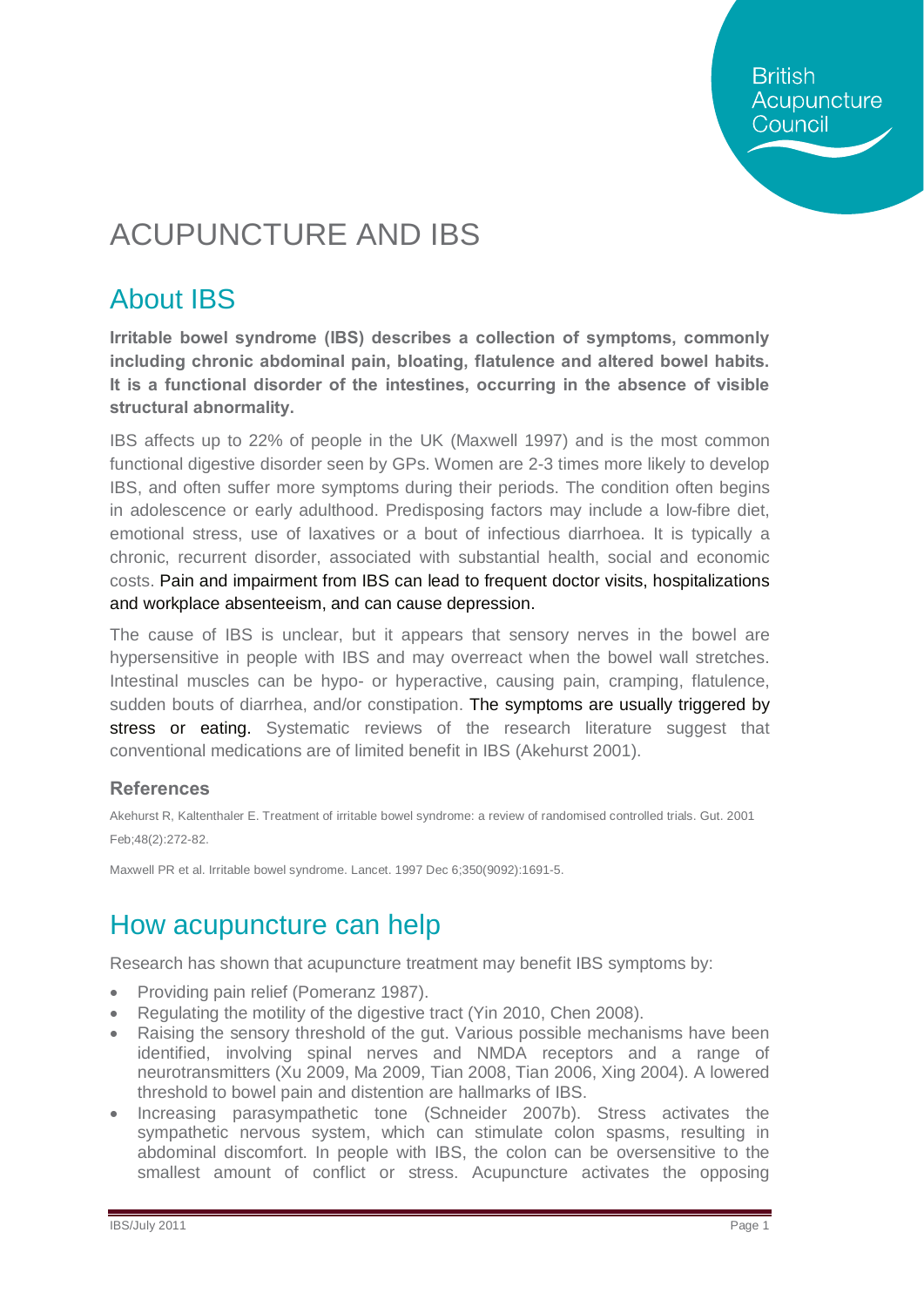parasympathetic nervous system, which initiates the relaxation or  $\pm$ est and digestg response.

· Reducing anxiety and depression (Samuels 2008). The distress provoked by IBS symptoms can lead to a vicious cycle of anxiety-pain-anxiety, while the embarrassing nature of the condition can lead to feelings of depression. Acupuncture can alter the braings mood chemistry, increases production of serotonin and endorphins (Han 2004), helping to combat these negative affective states.

There is consistent evidence that a course of acupuncture improves IBS symptoms and general wellbeing (Anastasi 2009, Trujillo 2008, Reynolds 2008, Schneider 2007b, Xing 2004, Lu 2000), though there are arguments about the extent to which the effect is placebo-related (Lembo 2009, Schneider 2007a, Lim 2006, Forbes 2005). As yet there is no satisfactory placebo/sham intervention for acupuncture so this is still a matter for conjecture. There are plausible physiological explanations for acupuncture of effects (see above) and it can promote mechanisms not seen with sham treatments (Schneider 2007b).

Acupuncture can be safely and effectively combined with Western biomedicine, and other treatments such as relaxation exercises, herbal medicine and psychotherapy. In addition to offering acupuncture and related therapies, acupuncturists will often make suggestions as to dietary and other lifestyle changes that may be helpful in combating IBS symptoms. Working with a supportive therapist can also help people suffering from IBS to change their negative health beliefs and improve their coping mechanisms, which can have a positive influence on both mood and symptoms.

Full details of research studies into traditional acupuncture treatment for IBS can be found overleaf.

### About traditional acupuncture

Acupuncture is a tried and tested system of traditional medicine, which has been used in China and other eastern cultures for thousands of years to restore, promote and maintain good health. Its benefits are now widely acknowledged all over the world and in the past decade traditional acupuncture has begun to feature more prominently in mainstream healthcare in the UK.

Traditional acupuncture takes a holistic approach to health and regards illness as a sign that the body is out of balance. The exact pattern and degree of imbalance is unique to each individual. The traditional acupuncturisto skill lies in identifying the precise nature of the underlying disharmony and selecting the most effective treatment.

The World Health Organisation (WHO) recognises that acupuncture can help resolve specific symptoms or conditions. Traditional acupuncture can also be used as a preventive measure to strengthen the constitution and promote general wellbeing.

An increasing weight of evidence from Western scientific research (see overleaf) is demonstrating the effectiveness of acupuncture for treating a wide variety of conditions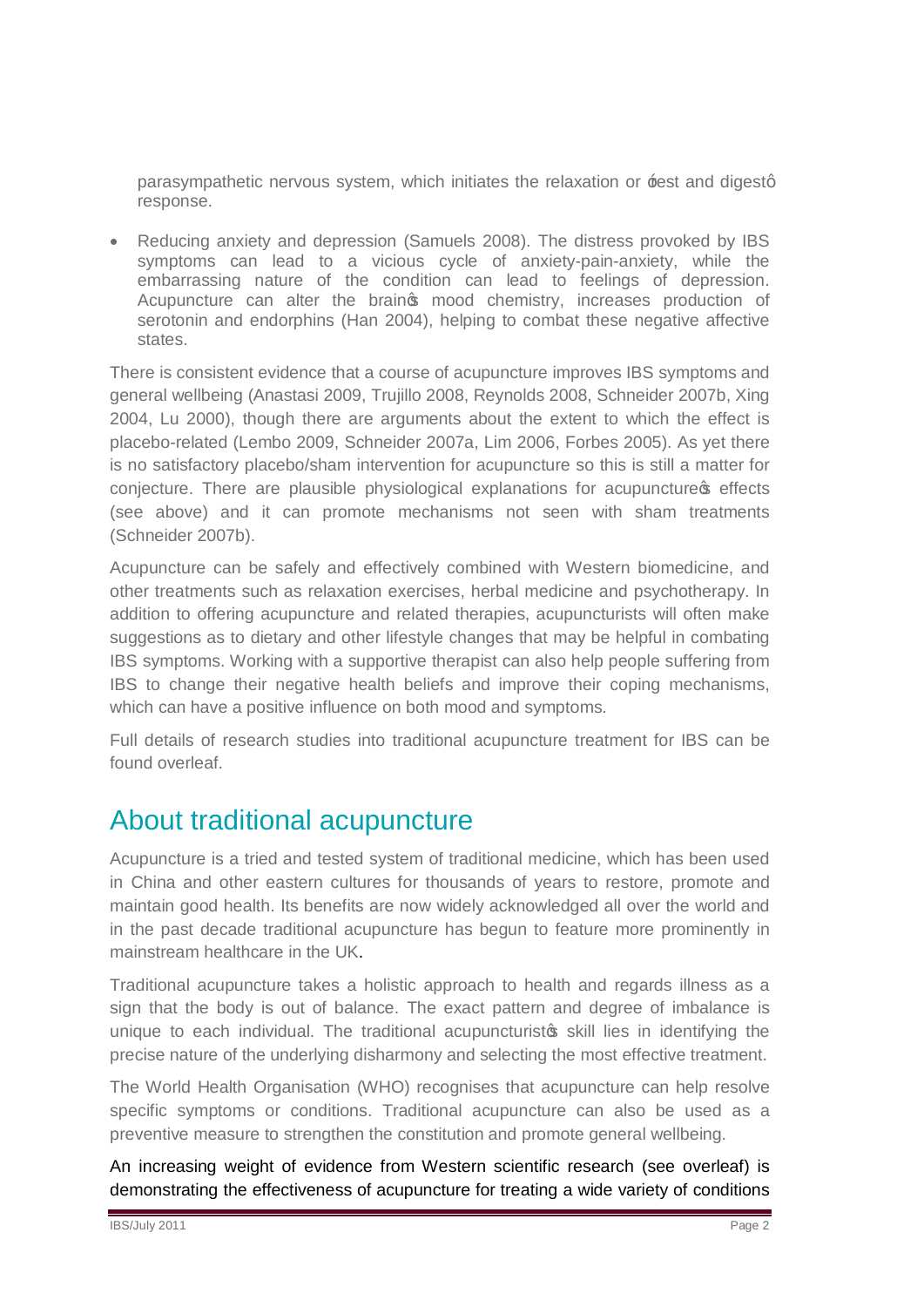and revealing the mechanisms by which it acts. From a biomedical viewpoint, acupuncture is believed to stimulate the nervous system, influencing the production of the body os communication substances - hormones and neurotransmitters. The resulting biochemical changes encourage the process of homeostasis, activating the body's selfregulating systems, thus stimulating its natural healing abilities and promoting physical and emotional wellbeing.

# About the British Acupuncture Council

With over 3000 members, the British Acupuncture Council (BAcC) is the UK® largest professional body for traditional acupuncturists. Membership of the BAcC guarantees excellence in training, safe practice and professional conduct. To find a qualified traditional acupuncturist, contact the BAcC on 020 8735 0400 or visit [www.acupuncture.org.uk](http://www.acupuncture.org.uk/)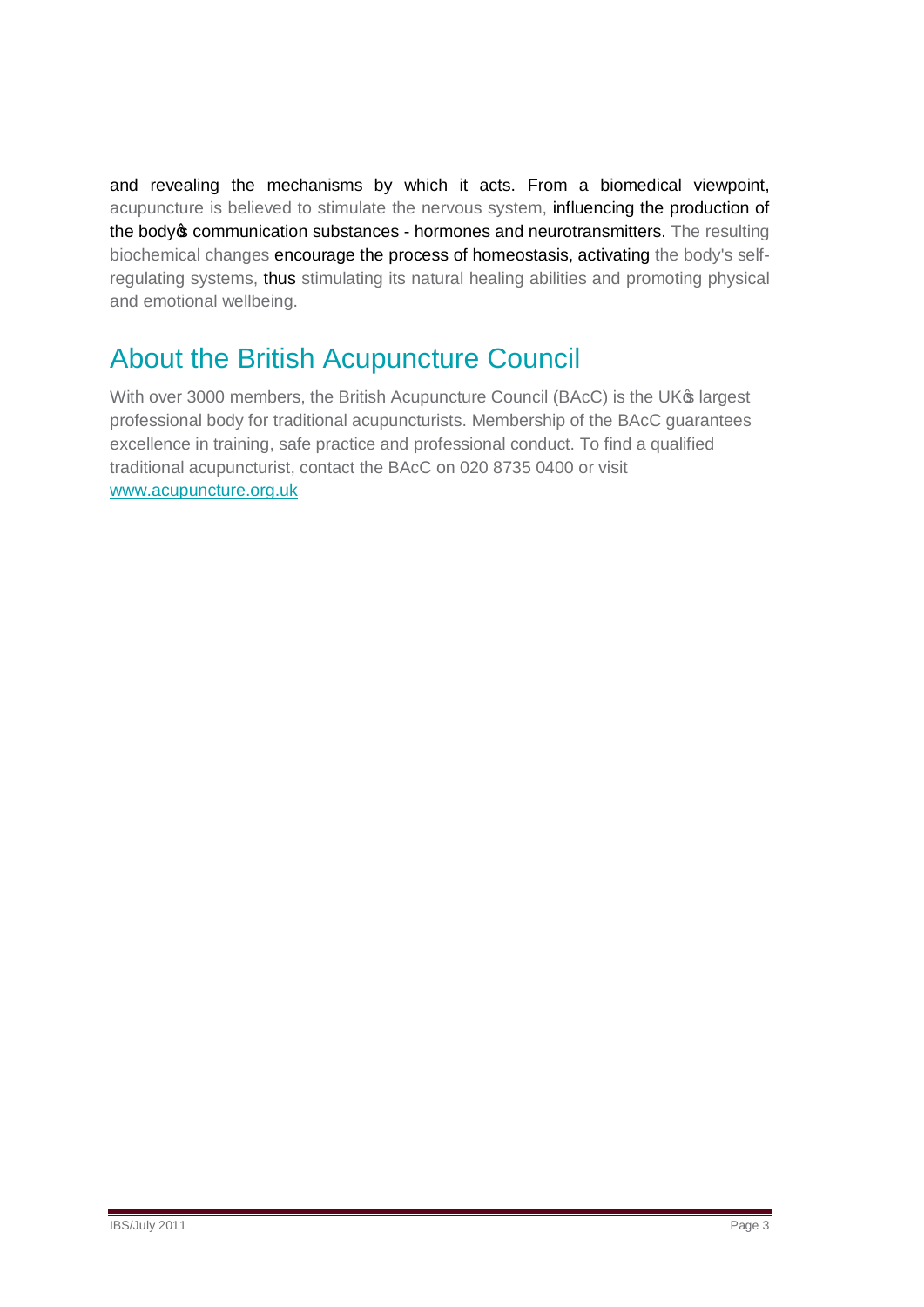# ACUPUNCTURE AND IBS

# The evidence

| <b>Research</b>                                                                                                                                                                                        | <b>Conclusion</b>                                                                                                                                                                                                                                                                                                                                                                                                                                                                                                                                                                                                                  |
|--------------------------------------------------------------------------------------------------------------------------------------------------------------------------------------------------------|------------------------------------------------------------------------------------------------------------------------------------------------------------------------------------------------------------------------------------------------------------------------------------------------------------------------------------------------------------------------------------------------------------------------------------------------------------------------------------------------------------------------------------------------------------------------------------------------------------------------------------|
| <b>Reviews</b>                                                                                                                                                                                         |                                                                                                                                                                                                                                                                                                                                                                                                                                                                                                                                                                                                                                    |
| Yin J, Chen JD. Gastrointestinal<br>motility disorders and acupuncture.<br>Auton Neurosci. 2010 Apr 2. [Epub<br>ahead of print]                                                                        | The effect of acupuncture on gastric motility has been studied<br>much more than motility in the small and large intestines, or related<br>disorders. In summary, acupuncture is able to alter gastrointestinal<br>motility functions and improve gastrointestinal motility disorders.<br>However, more studies are needed to establish the therapeutic<br>roles of EA in treating functional gastrointestinal diseases such as<br>gastroesophageal reflux, functional dyspepsia and irritable bowel<br>syndrome.                                                                                                                  |
| Schneider A et al. Acupuncture<br>treatment in gastrointestinal diseases:<br>A systematic review. World J<br>Gastroenterol 2007a; 13(25): 3417-<br>3424.                                               | Systematic review and meta-analysis of acupuncture for<br>gastrointestinal diseases. In 2 trials of acupuncture for IBS<br>identified as being of high methodological quality, quality-of-life<br>improved remarkably after acupuncture, although there was no<br>difference between real and sham/placebo acupuncture.                                                                                                                                                                                                                                                                                                            |
| of irritable bowel syndrome. Cochrane<br>Database Syst Rev. 2006 Oct<br>18;(4):CD005111.                                                                                                               | Systematic review and meta-analysis of acupuncture for IBS.<br>Lim B et al. Acupuncture for treatment Analysed pooled results of 6 trials. Acupuncture treatment and<br>sham acupuncture found to be equally effective. For two studies<br>without a sham control, acupuncture was more effective than<br>control treatment (herbal medicine or psychotherapy) for<br>improvement of symptoms.                                                                                                                                                                                                                                     |
| <b>Clinical studies</b>                                                                                                                                                                                |                                                                                                                                                                                                                                                                                                                                                                                                                                                                                                                                                                                                                                    |
| Anastasi JK et al. Symptom<br>management for irritable bowel<br>syndrome: a pilot randomized<br>controlled trial of<br>acupuncture/moxibustion.<br>Gastroenterol Nurs, 2009 Jul-<br>Aug; 32(4): 243-55 | Twenty-nine people with IBS were randomized to 8 sessions of<br>either individualized acupuncture/moxibustion or sham/placebo.<br>Average daily abdominal pain/discomfort improved in the<br>Acu/Moxa group but there was little change in the sham control (a<br>statistically significant difference between groups). The intestinal<br>gas, bloating, and stool consistency composite score showed a<br>similar pattern of improvement. Conclusions: Acu/Moxa treatment<br>shows promise for symptom management for IBS.                                                                                                        |
| Lembo AJ et al. A treatment trial of<br>acupuncture in IBS patients. Am J<br>Gastroenterol. 2009 Jun; 104(6): 1489-<br>97.                                                                             | 230 IBS patients were randomly assigned to 6 sessions of true or<br>sham acupuncture or a waitlist control group. Both acupuncture<br>groups improved significantly more than the waitlist (37 vs. 4%).<br>On the IBS Global Improvement Scale true acupuncture performed<br>better than sham (41 vs. 32%) but not statistically significantly.<br>Similarly, small but non-significant differences favoured<br>acupuncture for secondary outcomes of symptom severity,<br>adequate response and quality of life. The authors concluded there<br>was not evidence to support the superiority of acupuncture<br>compared with sham. |
| Renolds JA et al. Acupuncture for<br>irritable bowel syndrome an<br>exploratory randomised controlled<br>trial. Acupunct Med 2008 Mar;<br>$26(1):8-16.$                                                | Pragmatic randomized controlled trial of acupuncture for IBS<br>involving 30 patients. Compared 10 sessions of acupuncture<br>plus usual GP care with usual GP care alone. At 3 months, a<br>statistically and clinically significant difference between groups<br>of 138 points in favour of acupuncture was observed on the IBS                                                                                                                                                                                                                                                                                                  |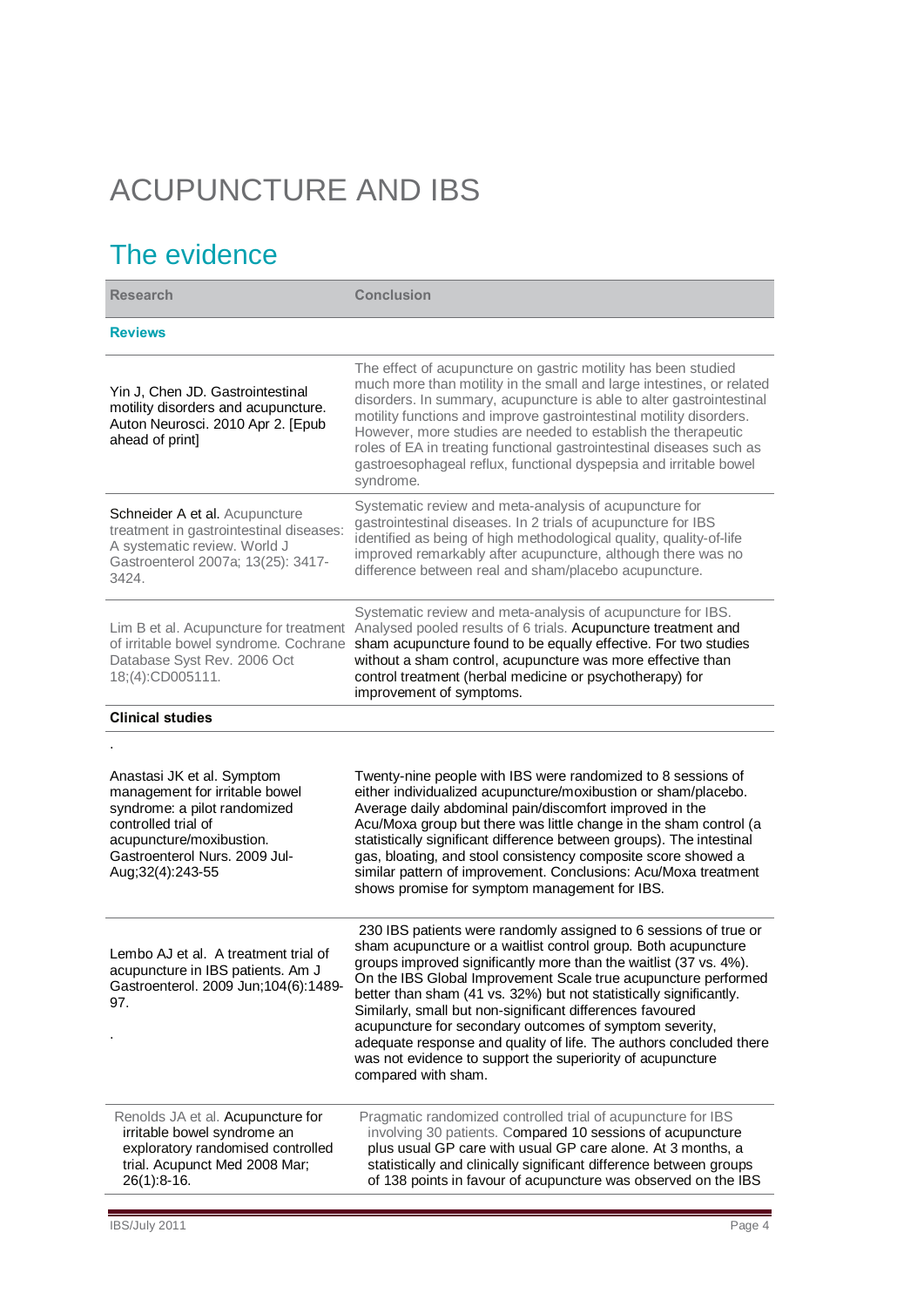| Symptom Severity Score.                                                                                                                                                                                                                                                               |                                                                                                                                                                                                                                                                                                                                                                                                                                                                                                                                       |  |
|---------------------------------------------------------------------------------------------------------------------------------------------------------------------------------------------------------------------------------------------------------------------------------------|---------------------------------------------------------------------------------------------------------------------------------------------------------------------------------------------------------------------------------------------------------------------------------------------------------------------------------------------------------------------------------------------------------------------------------------------------------------------------------------------------------------------------------------|--|
| Trujillo NP. Acupuncture for the<br>treatment of irritable bowel<br>syndrome. Med Acupunct 2008<br>Mar 20(1):47-49.                                                                                                                                                                   | Uncontrolled study in which 149 patients with IBS, which had not<br>responded to standard medical care, were treated with two<br>different acupuncture protocols. Found an overall 80%<br>improvement in both acupuncture groups.                                                                                                                                                                                                                                                                                                     |  |
| Schneider S et al.<br>Neuroendocrinological effects of<br>acupuncture treatment in patients<br>with irritable bowel syndrome.<br>Complement Ther Med.<br>2007b;15(4):255-63.                                                                                                          | Randomized controlled trial of acupuncture for IBS involving 43<br>patients. Compared acupuncture with sham acupuncture using<br>a non-penetrating needle. Found quality-of-life improved in both<br>groups, while true acupuncture group showed greater<br>improvement relating to parameters measuring activation of the<br>parasympathetic nervous system. Authors conclude real<br>acupuncture, but not sham acupuncture, improved IBS<br>symptoms via its effects on parasympathetic control of gut<br>sensations and functions. |  |
| Forbes A et al. Acupuncture for<br>irritable bowel syndrome: a blinded<br>placebo-controlled trial. World J<br>Gastroenterol 2005; 11: 4040-<br>4044.                                                                                                                                 | Randomized controlled trial of acupuncture for IBS involving 60<br>IBS patients. Compared acupuncture with sham acupuncture.<br>Patients in both groups improved, but no real difference was<br>found between the two groups.                                                                                                                                                                                                                                                                                                         |  |
| Lu B et al. A randomised controlled<br>trial of acupuncture for irritable<br>bowel syndrome. Program and<br>abstracts of the 65 <sup>th</sup> Annual<br>Scientific Meeting of the American<br>College of Gastroenterology;<br>October 16-18, 2000, New York,<br>NY. Poster 268, p.428 | Randomized controlled trial of acupuncture for IBS involving 27<br>patients. Compared acupuncture with relaxation sessions.<br>Found quality-of-life and gastrointestinal symptom scores<br>improved equally in both groups. A significant reduction in<br>abdominal pain was observed in both groups at the end of the<br>trial, however, only in the acupuncture group did pain reduction<br>persist at 4 weeks post trial. Reduced stress perception was<br>also observed in acupuncture group, but not with relaxation.           |  |
| Physiology studies (human and<br>animal) for IBS                                                                                                                                                                                                                                      |                                                                                                                                                                                                                                                                                                                                                                                                                                                                                                                                       |  |
| Xu GY et al. Electroacupuncture<br>attenuates visceral hyperalgesia<br>and inhibits the enhanced<br>excitability of colon specific<br>sensory neurons in a rat model of<br>irritable bowel syndrome.<br>Neurogastroenterol Motil. 2009<br>Dec; 21(12): 1302-e125                      | Electroacupuncture treatment for 40 min per day for 5 days<br>produced a prolonged analgesic effect and normalized the<br>enhanced excitability of colon-specific neurons in rats with<br>induced chronic IBS. It is suggested that these effects may be<br>mediated largely by endogenous opioid pathways.                                                                                                                                                                                                                           |  |
| Ma XP et al. Effect of electro-<br>acupuncture on substance P, its<br>receptor and corticotropin-<br>releasing hormone in rats with<br>irritable bowel syndrome. World J<br>Gastroenterol. 2009 Nov<br>7;15(41):5211-7.                                                               | Rats with IBS given a 7-day course of electroacupuncture had<br>significantly lowered visceral sensitivity, fewer mast cells, lower<br>levels of corticotrophin releasing hormone in the hypothalamus<br>and decreased expression of substance P in the colon,<br>compared with control (no acupuncture) groups.                                                                                                                                                                                                                      |  |
| Tian SL et al. Repeated electro-<br>acupuncture attenuates chronic<br>visceral hypersensitivity and spinal<br>cord NMDA receptor<br>phosphorylation in a rat irritable<br>bowel syndrome model. Life Sci.<br>2008 Aug 29;83(9-10):356-63                                              | Repeated electroacupuncture significantly reduced chronic<br>visceral hypersensitivity induced in young adult rats by neonatal<br>colon irritation. This appeared to be correlated with the down-<br>regulation of NMDA receptors in the spinal cord. The effect was<br>not seen in sham control groups.                                                                                                                                                                                                                              |  |
| Chen J et al. Electroacupuncture<br>improves impaired gastric motility<br>and slow waves induced by rectal<br>distension in dogs. Am J Physiol<br>Gastrointest Liver Physiol. 2008<br>Sep;295(3):G614-20.                                                                             | Experimental trial of effect of electroacupunture on gastric motility<br>in dogs. Found that electroacupuncture restored impaired<br>gastric motility induced by rectal distention, possibly by<br>enhancing vagal nerve activity, mediated via the opioid<br>pathway. Authors conclude electroacupuncture may have<br>therapeutic potential for functional gastrointestinal disorders.                                                                                                                                               |  |